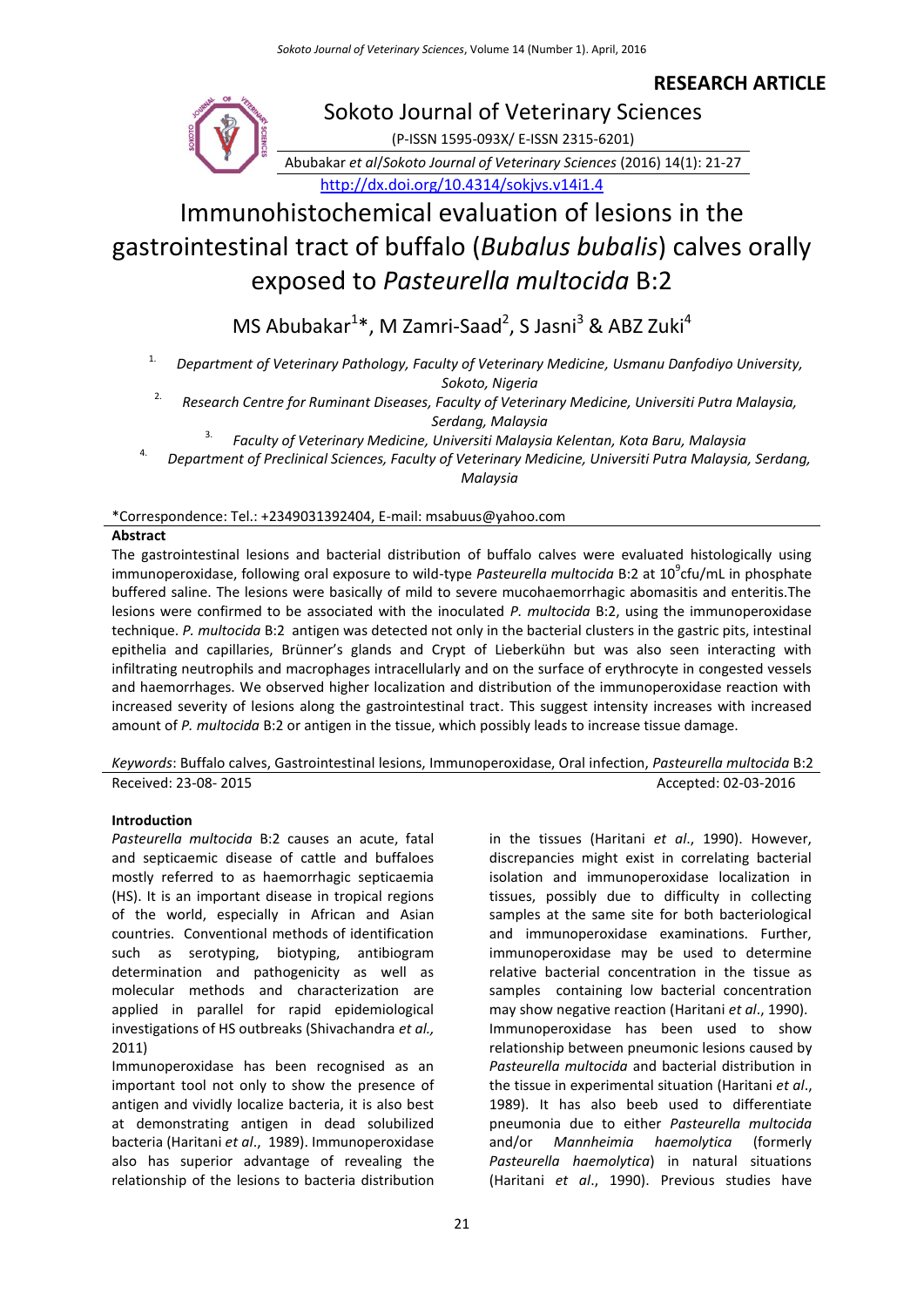showed strong evidence of possible localization of *Pasteurella multocida* B:2 in gastrointestinal tract (Abubakar *et al*., 2013).

This present study describes the relationship between lesions induced and bacterial distribution and/or localization along the gastrointestinal tract in buffalo calves exposed to oral *Pasteurella multocida* B:2.

## **Materials and Methods**

## *Animals*

Six clinically healthy buffalo calves, approximately 8 months-old were used. The animals were not previously immunized against haemorrhagic septicaemia. Upon arrival at the experimental house, anthelmintic (Ivomectin) was administered subcutaneously at the rate of 0.2mg/kg body weight for three consecutive days. Concurrently, deep nasal swabs were collected weekly for six (6) weeks and examined for the presence of *P. multocida* by bacterial isolation and polymerase chain reaction (Townsend *et al.,* 1998; Zamri-Saad *et al.,* 2006) to ensure the calves were free from *P. multocida* prior to start of the experiment. All calves were observed daily while temperature and respiratory rate were monitored. The experiment started after 4 weeks when all calves were negative for *P. multocida,* has low specific antibody titre as examined using the enzymelinked immunosorbent assay (El-Eragi *et al*., 2001) and clinically appeared healthy.

The calves were kept in individual pens, fed on cutgrass and supplemented with palm kernel based pellet at the rate of 400g/calf twice daily. Drinking water was provided *ad libitum*. Access to veterinary care was available at all times and the animal`s well-being was assessed regularly.

# *Inocula preparation*

A stock culture of *P. multocida* serotype B:2 isolated from a bovine case of HS (local laboratory source) was used (Zamri-Saad *et al.,* 2006). The organism was cultured on blood agar at  $37^{\circ}$ C for 24 h before the brain heart infusion broth was seeded with four uniformly sized colonies and incubated, with shaking for 18 h. The bacterial concentration was determined using the method described by Alcamo (1997) to produce an estimated infection dose of  $10^9$  colony forming units (cfu)/mL of *P. multocida* B:2. The actual bacterial dose estimated by retrospectively plating out serial dilutions of bacteria onto blood agar was  $2.56 \times 10^{9}$ cfu/mL.

# *Experimental procedure*

The buffalo calves were divided into two groups and were kept separately in individual pens in different vicinity with standard safety protocol to control possible bacterial escape at biosafety level 2. The calves of group 1 were exposed orally to 50 ml of the inoculum containing  $10^9$ cfu/ml of live wild-type *P. multocida* B:2. Calves of group 2 were exposed orally to 50ml of sterile PBS.

All calves were observed at 6 h, 12h and then at 12 hourly interval for clinical signs of haemorrhagic septicaemia for up to 7 day post-infection in the first infection. The clinical signs observed include; demeanour, nature of respiration, nasal discharge, appetite, lacrimation and salivation. The rectal temperature and respiratory rates were also noted. Any calf that developed increased clinical signs with consistent high rectal temperature and laboured or dyspnoeic respiration was euthanized to minimise the degree and duration of suffering. Concurrently, nasal and rectal swabs were collected from all animals for possible isolation of *P. multocida* B:2. The same procedure was repeated two week post initial infection (day 14 post initial infection) and clinical signs, concurrently, rectal temperature, respiratory rate were noted, nasal and rectal swabs taken for next 7 days (day-21 post initial infection). Animals were observed for six weeks post initial exposure and experiment terminated at day-42 after first exposure.

# *Bacterial isolation*

Nasal, rectal and tissue swab samples were taken aseptically on day zero (0) to seven (7) post initial infection and then on days 14 (second infection day) to 21. These were cultured on blood agar and incubated at  $37^{\circ}$ C for 24 h. Isolates were identified as *P. multocida* based on biochemical tests as previously described (Carter & Chengappa, 1980; Peter *et al.*, 1996). Total DNA from representative sections of respiratory and gastrointestinal tract tissues were purified and used as templates in the PCR to determine the serotype, as earlier described (Zamri-Saad *et al.*, 2006).

*Post-mortem and Immunoperoxidase examination* At the end of the experiment all calves were euthanized in accordance with the guidelines of the Animal Care Ethics Committee, Universiti Putra Malaysia. During necropsy, attention was focused on the gastrointestinal tracts. Representative tissue samples were collected from the oesophagus, abomasum, duodenum, jejunum, ileum, colon, caecum, rectum and associated lymph nodes of the gastrointestinal tract, and placed in 10 % neutral buffered formalin for at least 12 hours. The samples were processed routinely for histopathology using the paraffin embedded technique sectioned at 4 µm and stained with haematoxylin and eosin [H & E]). For immunoperoxidase staining, briefly, the sections were dewaxed by placing in oven at  $60^{\circ}$ C for 15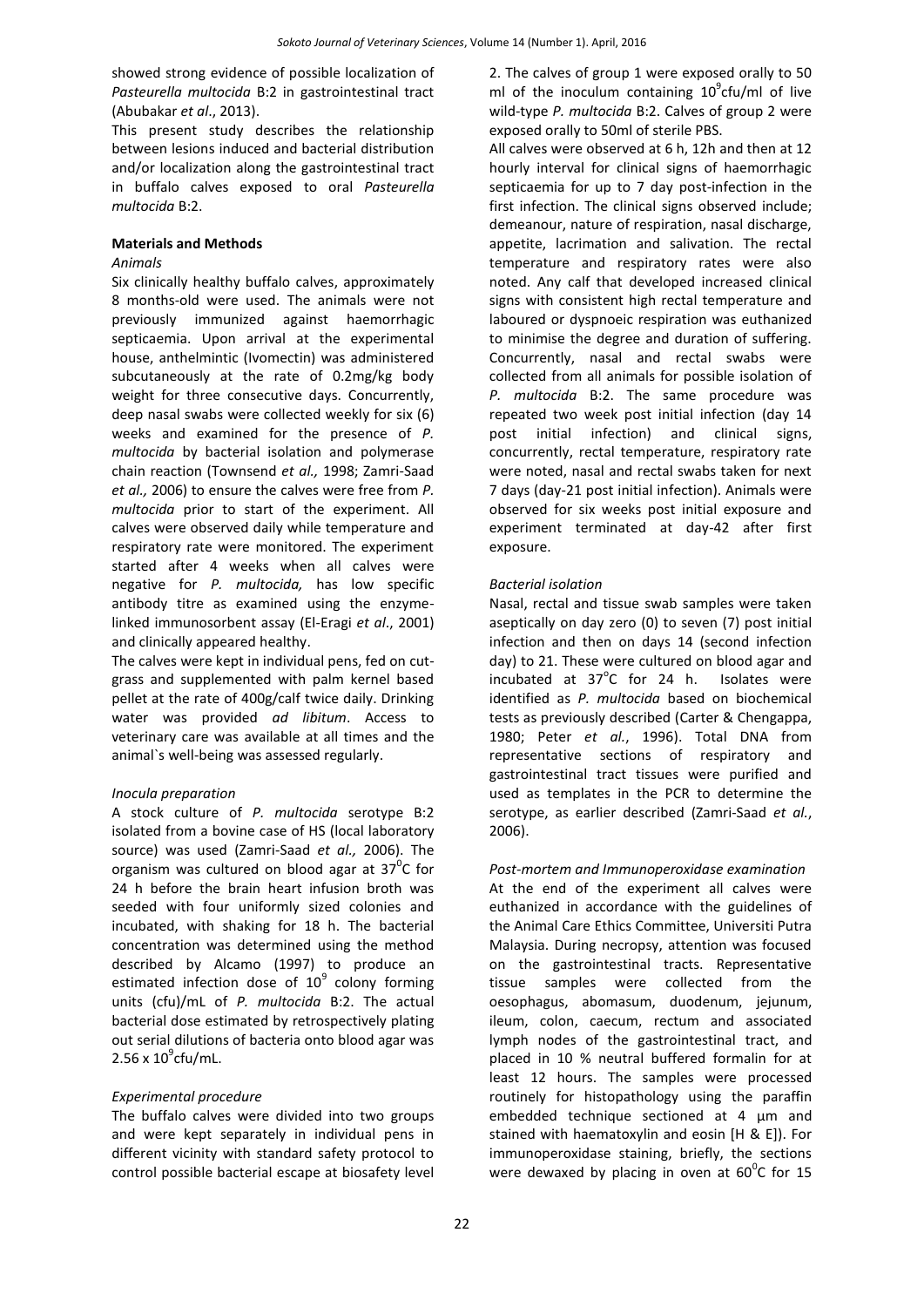mins and then in xylene for 5 mins. Rehydration was done through graded alcohol from 100% to 70%, prior to quenching activity of endogenous peroxidase with 3%  $H_2O_2$  in distilled water (v/v) for 15 mins. Subsequently, slides were rinsed in PBS containing 0.05%  $v/v$  Tween<sub>20</sub> (PBS<sub>T</sub>), and then digested with proteinase k (Sigma-Aldrich, USA) for 10 mins at  $37^{\circ}$ C for antigen retrieval. Non-specific binding was blocked by incubation in 5% bovine serum albumin in PBS (v/v) at room temperature for 30 mins. Rabbit anti-*P.multocida* B:2 antiserum diluted 1:1600 of PBS $<sub>T</sub>$  was applied and incubated</sub> for 1h at 37<sup>o</sup>C and then washed with PBS<sub>T</sub> (3 X 5 mins). Anti-rabbit IgG conjugated with HRP was added for 30 mins at room temperature, slides were washed in PBS<sub>T</sub> (3 X 5 mins) and incubated for at least 8 mins or till colour change with 3, 3' diaminobenzidine (DAB) chromogen prior to being washed in water and counterstained with haematoxylin. Negative control slides were prepared using non-immunized rabbit serum. The intensity of bacterial and/or antigen localization were graded as follows; Very strong (Golden brown, +++); Strong (Brown, ++); Weak (Light brown, +) and no detectable reaction (-). While the distribution was scored three (3) when diffuse in distribution, two (2) when multifocal, one (1) when focal or minimal and zero (0) for no detectable reaction. Lesions were scored based on the method described by Abubakar & Zamri-Saad (2011). Briefly, severe lesion scored three (3), moderate scored two (2), mild scored one (1) and no detectable lesion scored zero (0). All experimental protocols and designs were approved by Animal Care and Use Committee of our institution.

#### **Results**

#### *Clinical observations*

Calves of group 1 showed signs typical of mild to severe haemorrhagic septicaemia including; pyrexia, anorexia, salivation, dyspnoea, congested ocular mucous membrane, submandibular oedema. One calf had diarrhea with severe clinical signs which incude; pyrexia, anorexia, salivation, dyspnoea, congested ocular mucous membrane, submandibular oedema and diarrhea but died 48 hours post inoculation. Two weeks after second infection, all calves survive infection and showed only mild clinical signs of reduced appetite and transient dullness.

#### *Bacterial isolation*

*Pasteurella multocida* B:2 was isolation from rectum on days 3-5 and in the nasal cavity at day-4 post infection and on days 17-19 (corresponding to days 4-6 post second inoculation), and in the lungs, liver, kidney, spleen, abomasum, duodenum, jejunum, ileum, caecum, colon and rectum of calf that died 48 hours post infection.

#### *Pathology and immunohistochemical detection*

Grossly, the abomasums were moderate to severely congested with areas of focal, petechial and ecchymotic haemorrhages; the intestines were mildly to moderately congested and haemorrhagic and contained large amounts of mucous. The rectum was congested with multifocal areas of petechial haemorrhages. The mesenteric lymph nodes were moderately enlarged, congested and oedematous (Table 1). Histologically, abomasum showed severe congestion and haemorrhages, disruption of epithelial lining, necrosis and fluid accumulation in submucosal glands and focal diffuse lymphatic tissue formation; *P. multocida* B:2 were immunodetected in gastric pits, seen in the interglandular

| <b>CUIVLJ</b> |                |                 |                 |                       |  |
|---------------|----------------|-----------------|-----------------|-----------------------|--|
| Calf ID       | Abomasum       | Small intestine | Large intestine | Mesenteric lymph node |  |
|               | (distribution) | (distribution)  | (distribution)  | (distribution)        |  |
| $41(G1)^*$    | 3(3)           | 3(2)            | 2(2)            | 2(1)                  |  |
| 42(G1)        | 1(0)           | 2(1)            | 2(1)            | 1(1)                  |  |
| 43(G1)        | 1(0)           | 1(1)            | 1(1)            | 1(0)                  |  |
|               |                |                 |                 |                       |  |
| 44(G2)        |                |                 |                 |                       |  |
| 45(G2)        | 0              |                 | 0               | 0                     |  |
| 46(G2)        | 0              |                 | 0               |                       |  |
|               |                |                 |                 |                       |  |

**Table 1**: Severity of lesions and extent of specific immunohistochemical distribution in orally infected buffalo calves

Histological lesions and immunoperoxidase detection distribution in Buffalo calves, both scored 0-3, where, 0 =no significant lesions/detection and 3 severe lesions/diffuse distribution. Scores were assigned to individual organ for each calf. G1, calves infected with *P. multocida*B:2 Orally; G2, calves administered sterile PBS (negative control). Numbers in parentheses are distribution of specific immuno-reaction of *P. multocida*B:2. All calves of G2 showed negative immuno-reaction. \*Died at 48 h after infection.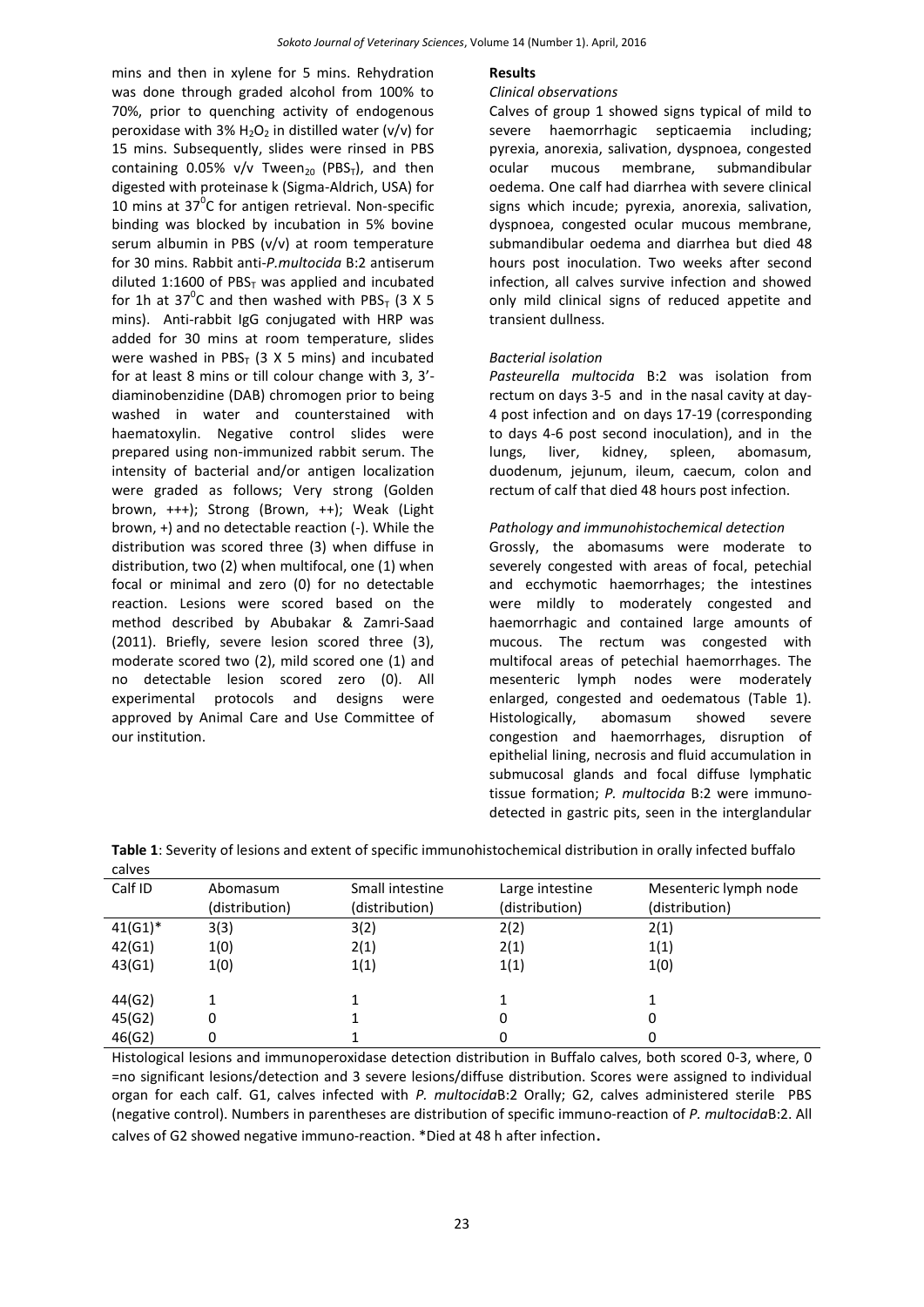**Table 2:** Showing Spearman's rho (r) correlation between severity of lesions in organs and distribution of immunoperoxidase reaction with *P. multocida* B:2 or antigen

| <b>Organs</b>          | Spearman's rho (r) | p-value |
|------------------------|--------------------|---------|
| Abomasum               | 1.000              | 0.001   |
| Small Intestine        | 0.866              | 0.333   |
| Large Intestine        | 0.500              | 0.667   |
| Mesenteric lymph nodes | 0.500              | 0.667   |

Guildford's rule of strength of correlation [Negligible (r=0.0-0.29),

Low (r=0.3-0.49), Moderate (r=0.5-0.69), Strong (r=0.7-0.89),

Very strong (r=0.9-1.0)]

| Table 3: Showing specific immunohistochemical reaction and bacterial distribution in lesions induced by |
|---------------------------------------------------------------------------------------------------------|
| experimental oral exposure to Pasteurella multocida B:2                                                 |

| Organ/Lesion                          | Bacterial distribution in the tissue         | Immunoperoxidase   |  |
|---------------------------------------|----------------------------------------------|--------------------|--|
|                                       | and/or lesion                                | reaction intensity |  |
| Abomasum (acute mucohaemorrhagic      | Gastric pits                                 | $^{+++}$           |  |
| abomasitis)                           | Epithelial capillaries and                   | $^{+++}$           |  |
|                                       | Interglandular space                         | $^{+++}$           |  |
|                                       | Submucosal capillaries                       | $^{++}$            |  |
|                                       | Submucosal glands                            | $\ddot{}$          |  |
| Duodenum (acute mucohaemorrhagic      | Epithelial surface and capillaries           | $^{+++}$           |  |
| duodenitis)                           | Brünner's glands (submucosal glands)         | $++$               |  |
|                                       | Intersubmucosal glandular space              | $^{++}$            |  |
|                                       | Interacting with erythrocytes                | $\ddot{}$          |  |
| Jejunum (acute mucohaemorrhagic       | Epithelial surface and capillaries           | $^{+++}$           |  |
| jejunitis)                            | Submucosal glands                            | $^{+++}$           |  |
| Ileum and Ileocaecocolic Junction     | Epithelial surface and capillaries           | $++$               |  |
| (acute mucohaemorrhagic ileitis)      | Submucosal glands                            | $^{++}$            |  |
|                                       | Diffuse lymphatic tissues and                | $^{++}$            |  |
|                                       | lymphatic nodules                            |                    |  |
| Caecum (acute mucohaemorrhagic        | Epithelial surface                           | $^{++}$            |  |
| typhlitis)                            | Crypt of Lieberkühn                          | $^{++}$            |  |
|                                       | Cytoplasm of Infiltrating neutrophils        |                    |  |
|                                       | and macrophages                              | $^{++}$            |  |
|                                       | Surfaces of erythrocytes                     | $\ddot{}$          |  |
| Colon (acute mucohaemorrhagic         | Crypt of Lieberkühn                          | $\ddot{}$          |  |
| colitis)                              | Interglandular space                         | $^{++}$            |  |
|                                       | Blood capillaries in the muscularis          |                    |  |
|                                       | mucosae                                      | $\pmb{+}$          |  |
|                                       | Cytoplasm of infiltrating                    |                    |  |
|                                       | macrophages, neutrophils and plasma<br>cells | $++$               |  |
| Rectum (acute haemorrhagic proctitis) | Epithelial surface and blood vessels         | $^{\mathrm{+}}$    |  |
|                                       | Intestinal glands                            | $\pmb{+}$          |  |
| Mesenteric lymph nodes                | Capsular blood vessel                        | $++$               |  |
|                                       | Medullary cord, trabeculae and               |                    |  |
|                                       | diffuse lymphatic tissue                     | $\pmb{+}$          |  |
|                                       |                                              |                    |  |

+++ = Very strong reaction (Golden brown); ++= Strong reaction (Brown); += Weak reaction (Light brown)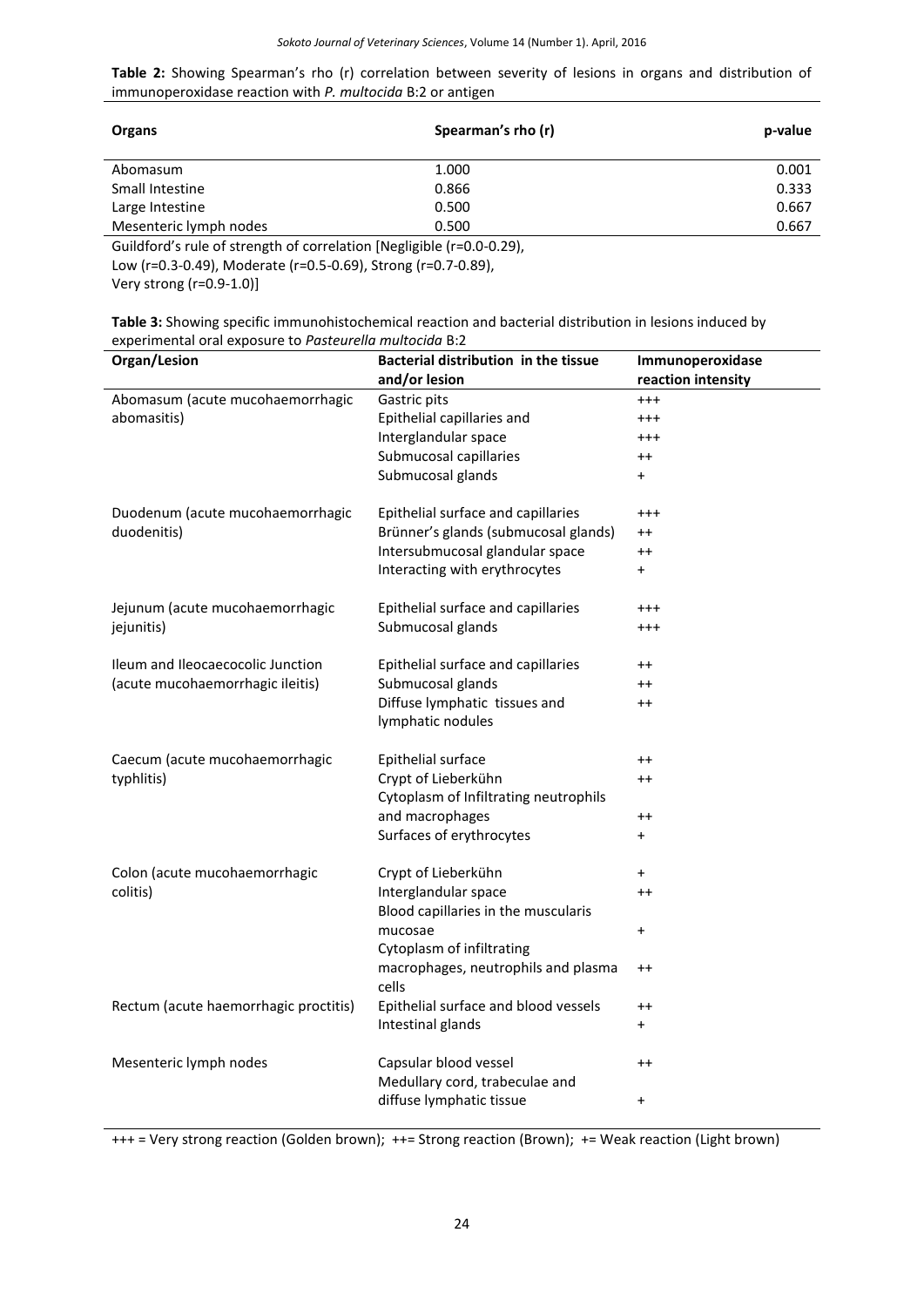

**Plate 1:** Segment of Small Intestine showing immunolocalization of *Pasteurella multocida B:2* and/or antigen in the epithelia surface, lamina propria, capillaries, blood vessel and intestinal glands. Bar= 500μm IHC counter stain with haematoxylin



**Plate 3:** Segment of large intestine showing immunolocalization of *Pasteurella multocida B:2* and/or antigen in the epithelial surface, blood capillaries and intestinal glands. Bar= 50μm IHC counterstained with haematoxylin

space and in blood capillaries (Table 3) with very strong bacterial or antigen distribution correlation with lesion severity (r=1.0, p=0.001) (Table 2). Small intestines also showed moderate congestion and haemorrhages in disrupted epithelia and severe infiltration with inflammatory cells, predominately neutrophils and macrophages with few plasma cells. Bacterial organisms were seen in the epithelial surface (Plate 1), submucosal glands (Plate 2) and detected on the surface of erythrocytes in the duodenum. Ileum showed severe infiltration of aggregate lymphoid nodules with moderate congestion and haemorrhages in



**Plate 2:** Segment of Small Intestine showing immunolocalization of *Pasteurella multocida* B:2 and/or antigen in the intestinal glands, gut associated lymphoid tissue and blood vessels. Bar= 500μm IHC counter stain with haematoxylin

the lamina propria and severe inflammatory infiltrates in the epithelial surface. Bacterial clusters were seen on the epithelial surface and capillaries, and detected in lymphoid nodules and submucosal glands (Plate 2). Correlation of bacterial distribution with lesion severity in the small intestine was strong (r=0.866, p=0.333). The large intestine showed extensive necrosis of the intestinal gland, proliferation of goblet cells, disrupted epithelia with infiltration of neutrophils and macrophages. Bacterial were on the epithelial surface in the intestinal glands, the cytoplasm of neutrophils and macrophages and on the surface of erythrocytes of the vascular wall in the caecum and colon (Plate 3), with moderate correlation (r=0.5, p=0.667) when lesion scores were compared with distribution of *Pasteurella multocida* B:2 (Table 2). All calves in G2 showed negative reaction to *P. multocida* B:2.

#### **Discussion**

The present study described the relationship between lesions and bacterial distribution and localization in the gastrointestinal tract of buffalo calves exposed orally to *Pasteurella multocida* B:2. Lesions in the gastrointestinal tract due to *Pasteurella multocida* B:2 have been reported earlier (Abubakar & Zamri-Saad, 2011). The clinical features, gross and histologic changes observed in this study were characteristics of haemorrhagic septicaemia. Immunoperoxidase evaluation of pneumonic lesions induced by *Pasteurella multocida* have been described (Haritani *et al*., 1989) and have been used to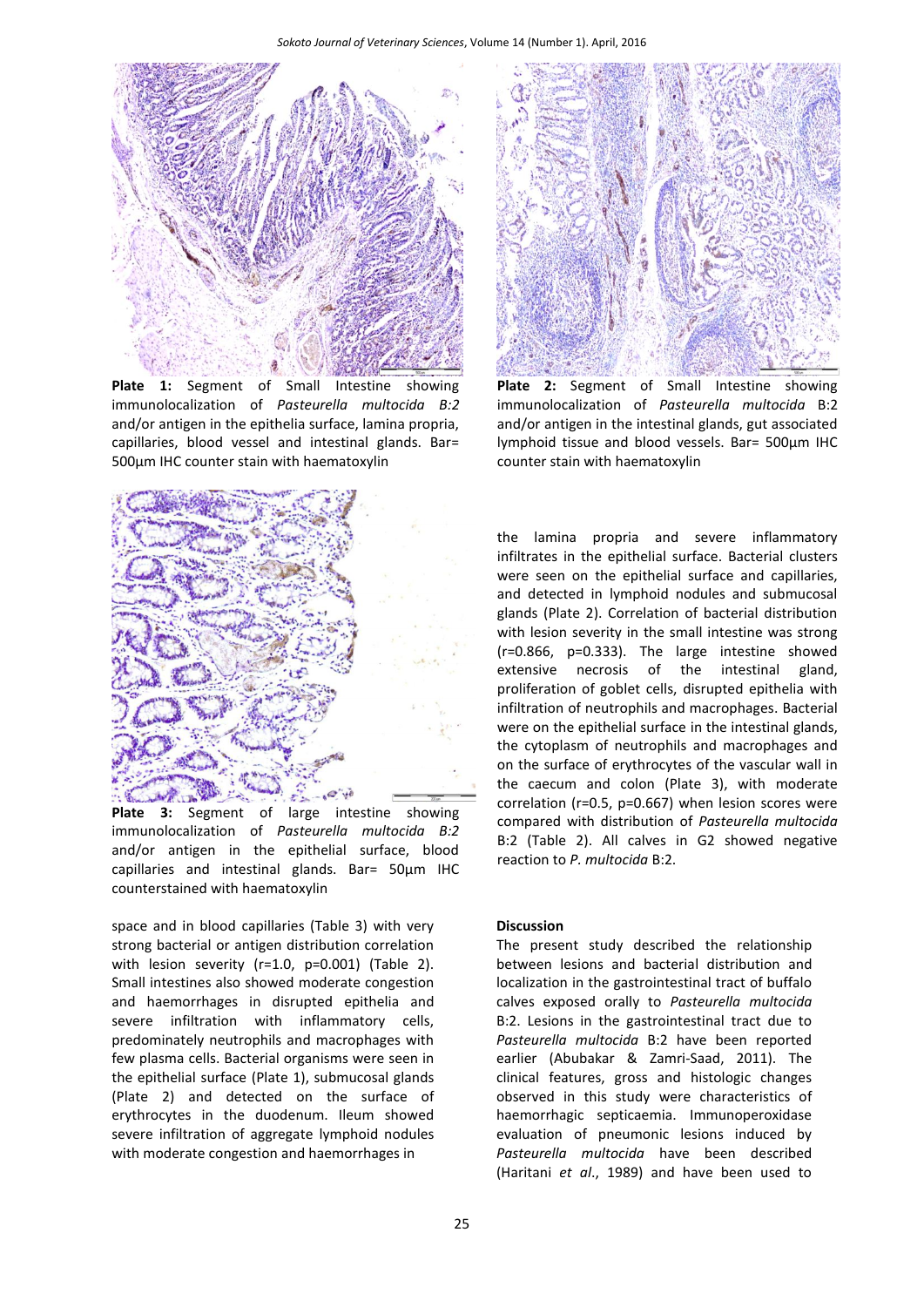differentiate between pneumonic lesions caused by *Pasteurella multocida* and/or *Mannheimia haemolytica* (formerly *Pasteurella haemolytica*) (Haritani *et al*., 1990). *Pasteurella multocida* B:2 has been detected using immunoperoxidase technique in the respiratory tract of goats experimentally exposed intratracheally (Shafarin *et al*., 2009). Immunohistochemical evaluation of lesions in gastrointestinal tract induced by either natural or experimental *Pasteurella multocida* B:2 is probably reported for the first time.

We observed higher localization and distribution of the immunoperoxidase reaction with increased severity of lesions along the gastrointestinal tract, this suggests intensity increases with increased amount of *P. multocida* B:2 or antigen in the tissue, which possibly lead to increased tissue damage. The level of severity in the different segments of the gastrointestinal tract may suggest levels of bacterial concentration and potential sites of bacterial attachment, colonisation and proliferation since strong immunoperoxidase reaction implie higher bacterial concentration (Haritani *et al*., 1990). Furthermore, all surviving calves appeared clinically healthy at the end of the experiment and showed mild bacteria distribution or negative immunoperoxidase reaction. In addition, they showed mild to moderate gross and histologic changes. This may possibly be due to increase in neutralising antibodies, developed after first

#### **References**

- Abubakar MS & Zamri-Saad M (2011). Clinicopathological changes in buffalo calves following oral exposure to *Pasteurella multocida* B:2. *Basic and Applied Pathology,* **4**(4): 130-135.
- Abubakar MS Zamri-Saad M & Jasni S (2013). Ultrastructural changes and bacterial localization in buffalo calves following oral exposure to *Pasteurella multocida* B:2. *Pakistan Veterinary Journal*, **33**(1): 101-106.
- Alcamo IE (1997). *Fundamentals of Microbiology* . Fifth edition, Menlo Park, California: Addison Wesley Longman. Pp 35-45.
- Carter GR & Chengappa MM (1980). Hyaluronidase production by type B *Pasteurella multocida* from cases of haemorrhagic septicaemia. *Journal of Clinical Microbiology,* **11**(1): 94-96.
- El-Eragi AMS, Mukhtar MM & Babiker SH (2001). Specific antibodies of *Pasteurella multocida* in newborn calves of

exposure. However, these may not suggest complete absence of *P. multocida* B:2 as low bacterial concentration may not be detected by immunoperoxidase (Abubakar *et al*., 2013). Bacterial concentration has been reported to increase in stressful situations led to increased bacterial proliferation and colonisation in immuno-suppressed or naive animals (Shafarin *et al*., 2008). These calves showed mild and transient clinical features post second exposure, which could be due to development of strong immunity following initial exposure. However, *P. multocida* B:2 was isolated in the rectum which may possibly be excreted in the faeces.

These findings re-emphasise previous reports of possible transmission of *P. multocida* B:2 through the gastrointestinal tract and confirmed bacterial isolation and immuno-detection of *P. multocida* B:2 or antigen in the gastrointestinal tract. Further understanding of the response of the gastrointestinal system to *P. multocida* B:2 will elucidate the pattern of occurrence and possibly transmission and maintenance of the organism in animal population. The findings will open a new paradigm in control and prevention strategy of haemorrhagic septicaemia.

#### **Acknowledgement**

This study was supported by Science Fund Grant, Ministry of Agriculture, Malaysia.

> vaccinated dams. *Tropical Animal Health and Production,* **33**(4): 275-283.

- Haritani M, Narita M, Murata H, Hashimoto K & Takizawa T (1989). Immunoperoxidase evaluation of pneumonic lesions induced by *Pasteurella multocida* in calves. *American Journal of Veterinary Research,* **50**(12): 2162-2167.
- [Haritani M,](http://ukpmc.ac.uk/search/;jsessionid=mydRx6TaWQDibYpa2tNi.26?page=1&query=AUTH:%22Haritani+M%22+SORT_DATE:y) [Nakazawa M,](http://ukpmc.ac.uk/search/;jsessionid=mydRx6TaWQDibYpa2tNi.26?page=1&query=AUTH:%22Nakazawa+M%22+SORT_DATE:y) [Hashimoto K,](http://ukpmc.ac.uk/search/;jsessionid=mydRx6TaWQDibYpa2tNi.26?page=1&query=AUTH:%22Hashimoto+K%22+SORT_DATE:y) [Narita M,](http://ukpmc.ac.uk/search/;jsessionid=mydRx6TaWQDibYpa2tNi.26?page=1&query=AUTH:%22Narita+M%22+SORT_DATE:y) [Tagawa Y](http://ukpmc.ac.uk/search/;jsessionid=mydRx6TaWQDibYpa2tNi.26?page=1&query=AUTH:%22Tagawa+Y%22+SORT_DATE:y) & [Nakagawa M](http://ukpmc.ac.uk/search/;jsessionid=mydRx6TaWQDibYpa2tNi.26?page=1&query=AUTH:%22Nakagawa+M%22+SORT_DATE:y) (1990). Immunoperoxidase evaluation of relationship of necrotic lesions and causative bacteria in lungs of calves with naturally acquired pneumonia. *American Journal of Veterinary Research,* **50**(12): 1975-1979.
- Peter EJ, Martha J & Carolyn JH (1996). A minimal medium for growth of *Pasteurella multocida. FEMS Microbiology Letters,* **140**(2-3): 165-169.
- Shafarin MS, Zamri-Saad M, SitiKhairani B & Saharee AA (2008). Proliferation and